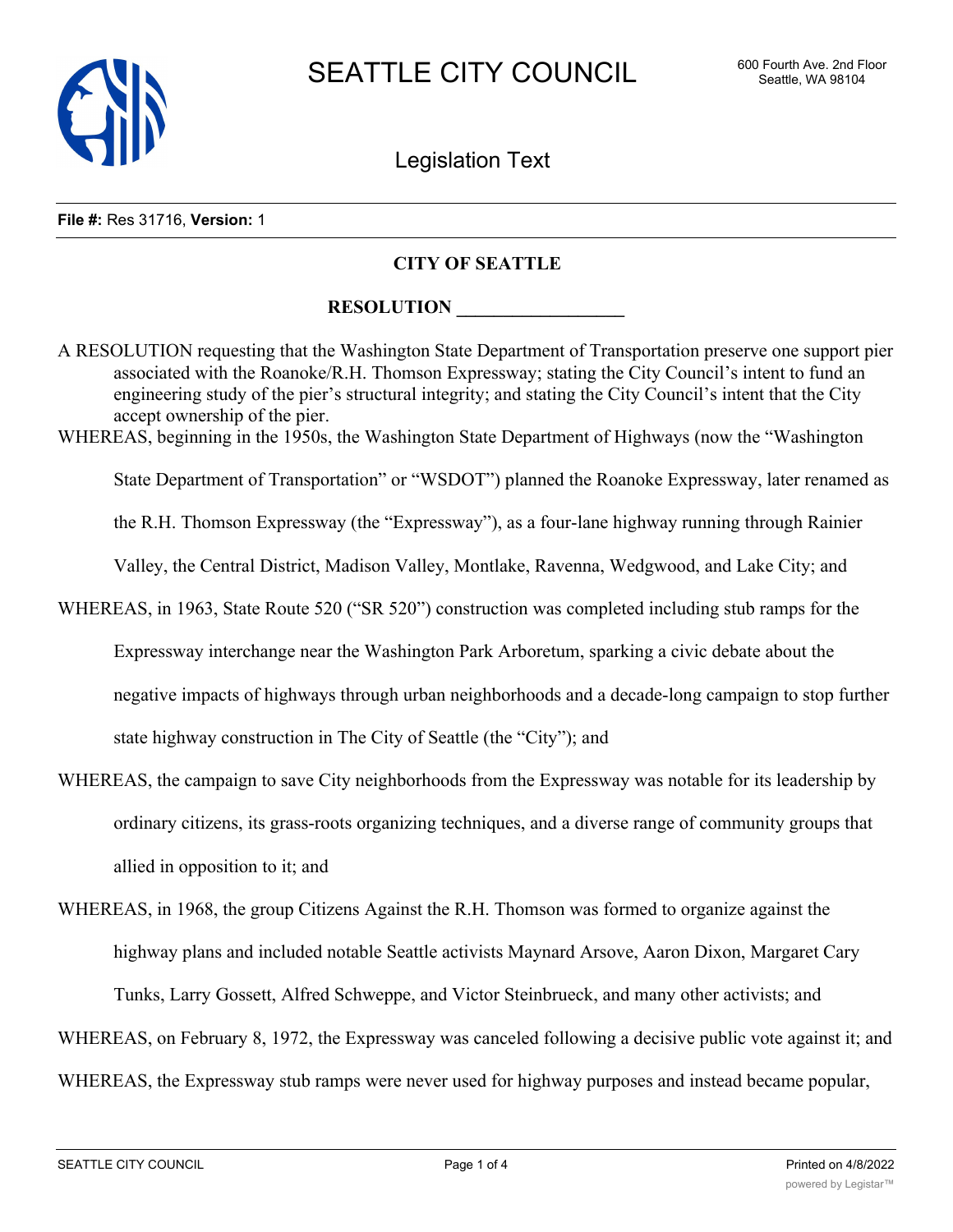yet unsanctioned, recreational areas; and

- WHEREAS, in 2011, Governor Christine Gregoire signed the Record of Decision for the SR 520, I-5 to Medina Bridge Replacement and HOV Project, including removing the Expressway stub ramps; and
- WHEREAS, in 2012, conceptual plans were completed and reviewed for the Arboretum North Entry project, anticipating the peninsula owned by WSDOT will be transferred to the City for park use; and
- WHEREAS, on July 1, 2014, WSDOT agreed to work with the Seattle Department of Parks and Recreation (DPR) and the Arboretum and Botanical Garden Committee to set aside concrete rubble, preserve a "1963" concrete date stamp from the West Approach Bridge North phase of SR 520 Replacement construction, and coordinate with DPR to salvage, within reason, additional fragments prior to constructing the West Approach Bridge South phase; and
- WHEREAS, on September 12, 2014, the Seattle Design Commission provided design review for WSDOT plans to build a landscaped lid and other improvements in the Montlake and Arboretum areas of the SR 520 corridor, and included a recommendation "that the State and City explore the idea of retaining part of the ramps to nowhere" as they "represent an important time in Seattle's history and express a key personality trait of our city"; and
- WHEREAS, in July 2016, the citizen group Seattle Activists Remembered Celebrated and Honored (ARCH) published a proposal to retain one support pier intended for the unused Expressway; and

WHEREAS, the Arboretum and Botanical Garden Committee expressed support for the ARCH proposal; and

WHEREAS, the City Council recognizes the importance in City history of the citizen revolt against the Expressway and how the efforts of civically engaged Seattleites saved many neighborhoods, hundreds of City blocks, and thousands of homes from the harmful impacts of highway construction; NOW, THEREFORE,

# **BE IT RESOLVED BY THE CITY COUNCIL OF THE CITY OF SEATTLE THAT:**

Section 1. The City Council requests that the Washington State Department of Transportation (WSDOT)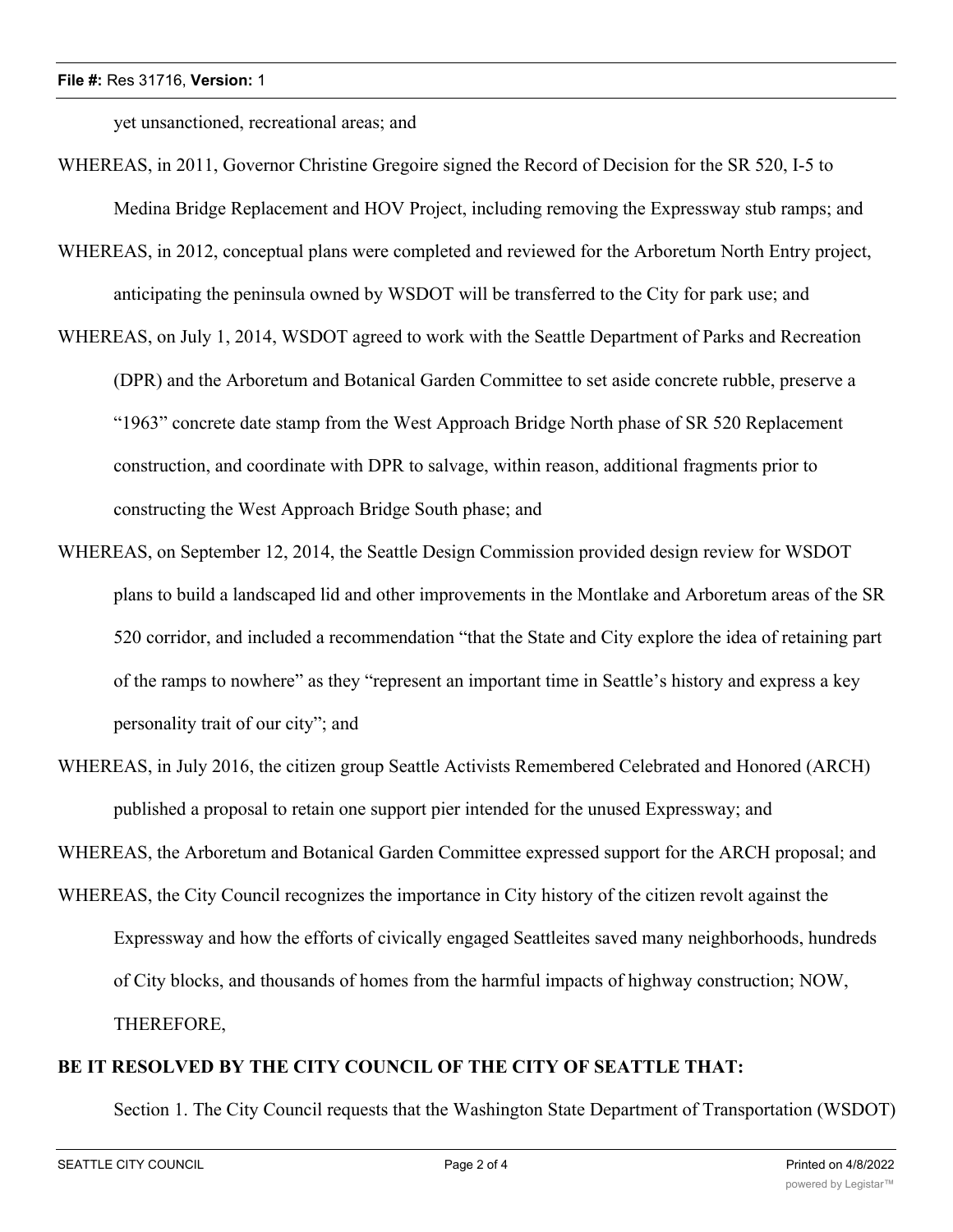### **File #:** Res 31716, **Version:** 1

preserve and not demolish one support pier, identified as Bent 6E (the "Pier") the northeastern most pier of the Expressway mainline, consisting of no less than four concrete columns topped by a crossbeam, associated with the intended Expressway. WSDOT is requested to assist in the City's efforts to retain the Pier in perpetuity as a cultural artifact, symbolic of the citizens' movement that saved Seattle neighborhoods from further highway construction, and as a reminder to future citizens of the power of participation in our democracy.

Section 2. To determine how the Pier can be safely preserved and the cost of doing so, the City Council intends to fund an engineering study of the Pier's structural stability in a freestanding state (after the roadway deck is removed), including a seismic risk analysis, recommendations for retrofitting as needed, and cost estimates for the work. The City Council requests that WSDOT temporarily shore the Pier as needed without significantly altering its integrity and present condition until the study is completed.

Section 3. The City Council intends that the City would accept ownership of the Pier with the WSDOT peninsula area after WSDOT completes the SR 520 Bridge Replacement and HOV Program. The City would be responsible for maintaining and preserving the Pier as a cultural artifact or "ruin" for the benefit of future visitors to the Washington Park Arboretum North Entry area.

Adopted by the City Council the \_\_\_\_\_\_ day of \_\_\_\_\_\_\_\_\_\_\_\_\_\_\_\_\_\_\_\_\_\_\_\_\_, 2016, and signed by me in open session in authentication of its adoption this \_\_\_\_\_\_\_\_ day of \_\_\_\_\_\_\_\_\_\_\_\_\_\_\_\_\_\_\_\_\_\_\_\_\_, 2016.

President \_\_\_\_\_\_\_\_\_\_\_\_ of the City Council

\_\_\_\_\_\_\_\_\_\_\_\_\_\_\_\_\_\_\_\_\_\_\_\_\_\_\_\_\_\_\_\_\_\_\_\_

Filed by me this \_\_\_\_\_\_\_ day of \_\_\_\_\_\_\_\_\_\_\_\_\_\_\_\_\_\_\_\_\_\_\_\_, 2016.